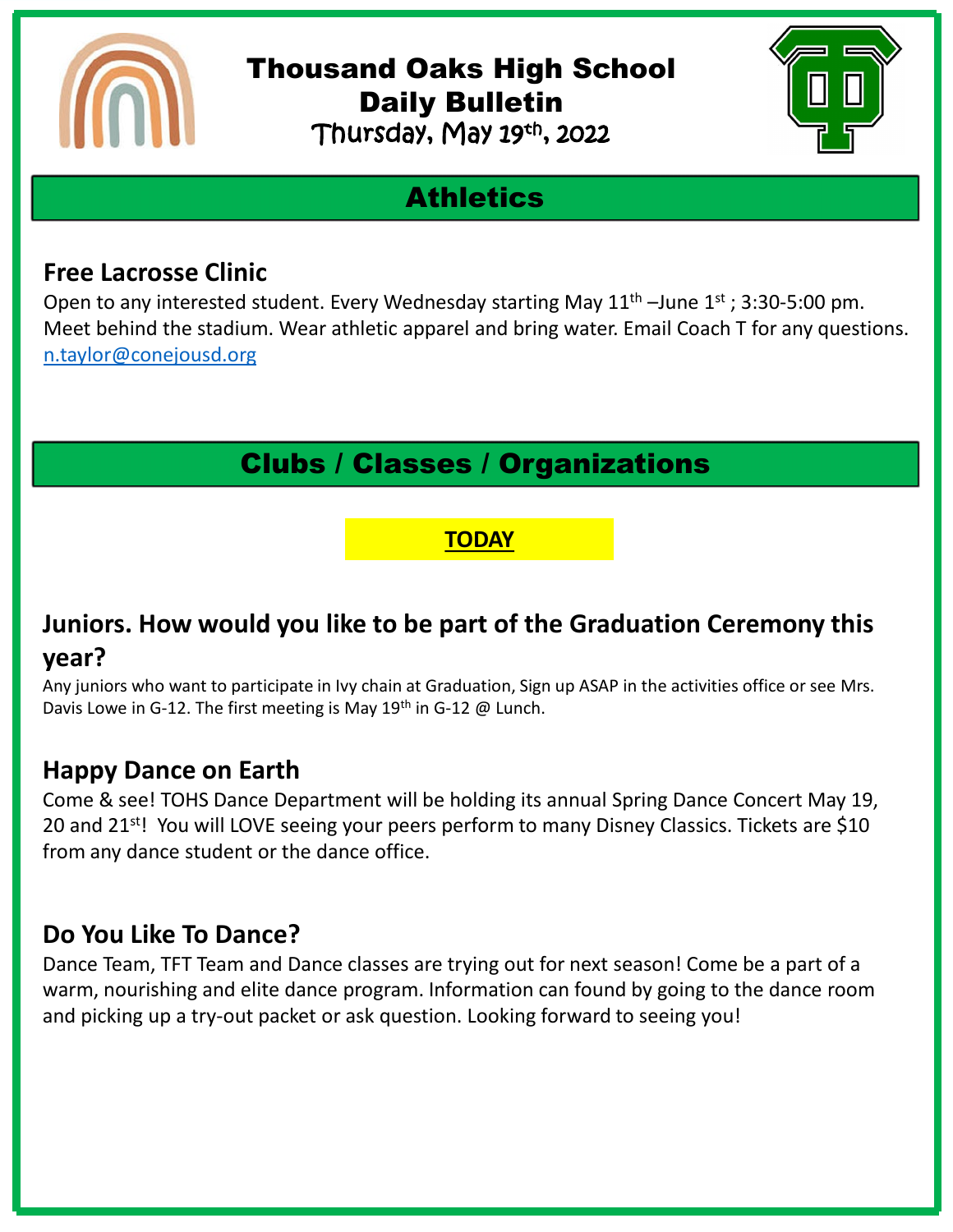

Thousand Oaks High School Daily Bulletin Thursday, May 19th , 2022



## Clubs / Classes / Organizations

### **Senior Gram Candy Leis**

Congratulate the graduating seniors with a candy lei and personalized note from you! They will be sold for \$7 in the student store and online from April 25<sup>th</sup> – May 25<sup>th</sup>

#### **2022 Senior Picnic**

Wednesday, May 25<sup>th</sup> is Senior Picnic is at Vasa Park. Come enjoy yummy food, pool, waterslide, picnic games, obstacles course, double surf wave flip slide and dance in a foam wonderland. Start your Senior celebration with a great one and purchase your ticket at the student store for \$60.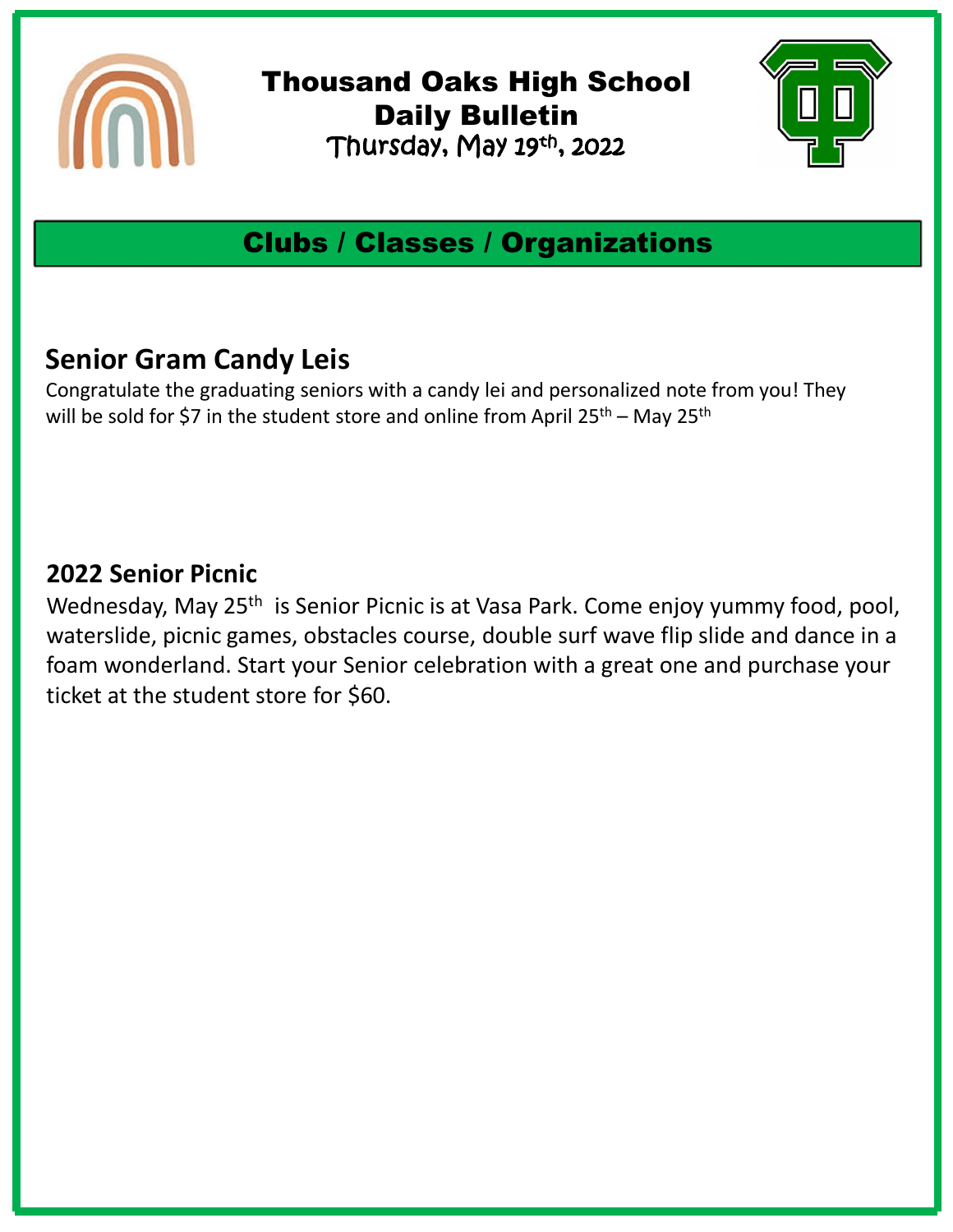

## Thousand Oaks High School Daily Bulletin

Thursday, May 19th , 2022



### Career Education

**UPCOMING / ONGOING**

**Guest Speakers:**

All are welcome $\odot$  Majors students **ALL CAREER EXPLORATION MEETINGS ARE HELD DURING LUNCH** 



Email Mr. Harris with any question about Majors, **[dharris@conejousd.org](mailto:dharris@conejousd.org)** . Mr. Harris is located in the CCC.

#### **Join The Majors Program**

Majors Program enrollment for 2022-2023 is now open! Scan the QR Code on flyers posted through campus. Applications are also available in the CCC (D2).